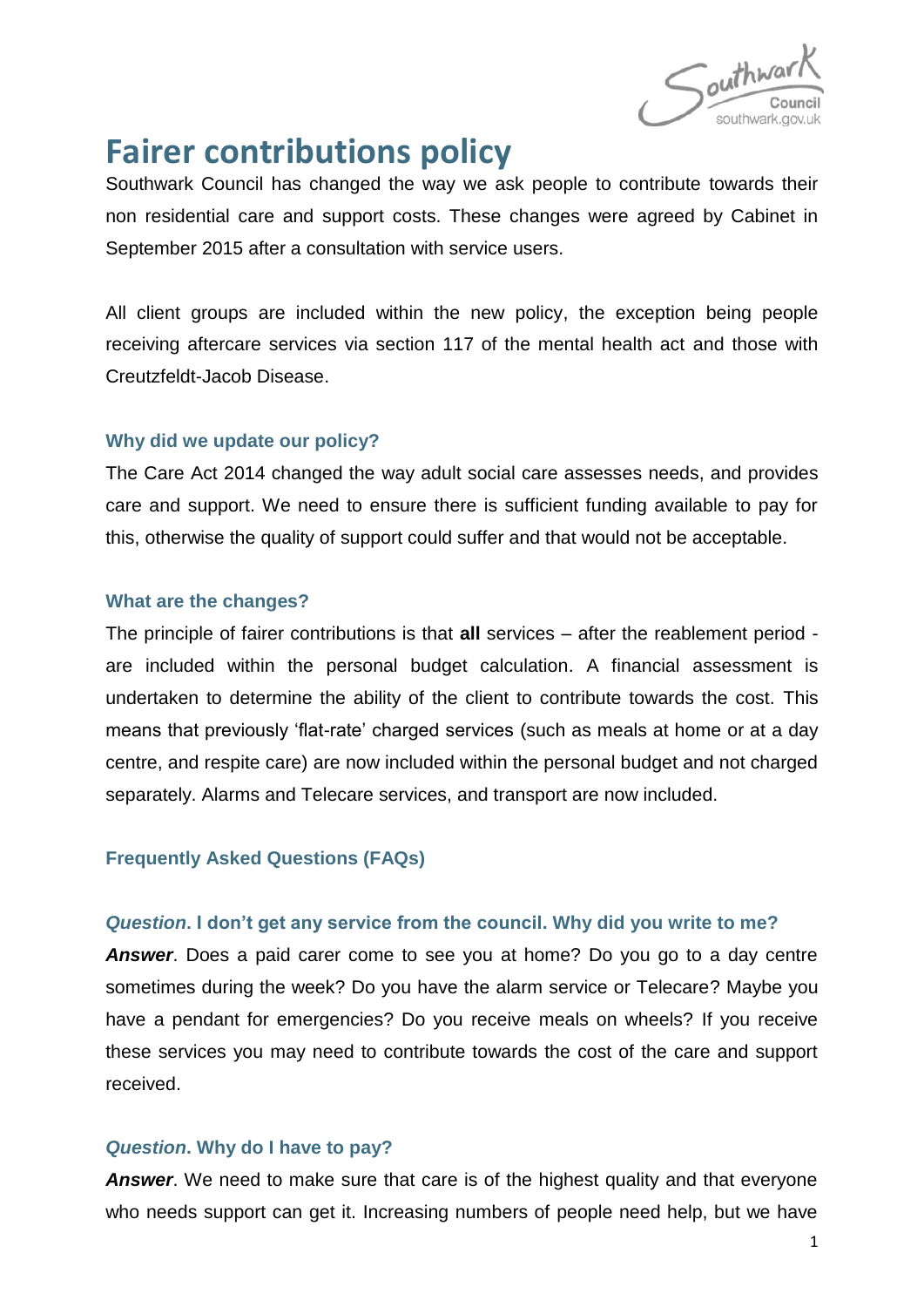had very big reductions in funding from central government. To make sure care continues to be of a high quality, we need to ask people to contribute. All the money we collect goes towards providing more and better services to people who need it. Everyone who asks for care is assessed financially so that people only pay what they can afford.

#### *Question***. How much will I have to pay?**

**Answer**. It depends on your finances. We will do a financial assessment with you and let you know the outcome as soon as possible. People on the lowest income are most likely to end up with nothing to pay.

No one will be left with less than the amount of money equivalent to the government's 'minimum income guarantee' or income support level, PLUS 25%. This is shown below (16/17 figures);

| Age       | govt. amount | ÷ | 25% buffer | $=$ | income need |
|-----------|--------------|---|------------|-----|-------------|
| $18 - 24$ | £106.40      |   | £26.60     | $=$ | £133,00     |
| $25 - 59$ | £121.11      |   | £30.27     | $=$ | £151.38     |
| $60+$     | £151.20      |   | £37.80     | $=$ | £189,00     |

After financial assessment, the client will be expected to contribute either their surplus over and above the **income need** amount, or the actual cost of their care & support, whichever is the lesser amount.

Anyone with more than £23,250 in capital or savings will automatically be expected to contribute the full cost of their care.

# *Question***. How do I pay?**

*Answer*. When it is time for you to start paying, we will send you a letter. You can set up a Direct Debit and receive a discount, or we can accept a debit or credit card payment over the phone, or we can send you a swipe card which can be used at a post office or corner shop. We will send you regular statements to show the position on your account.